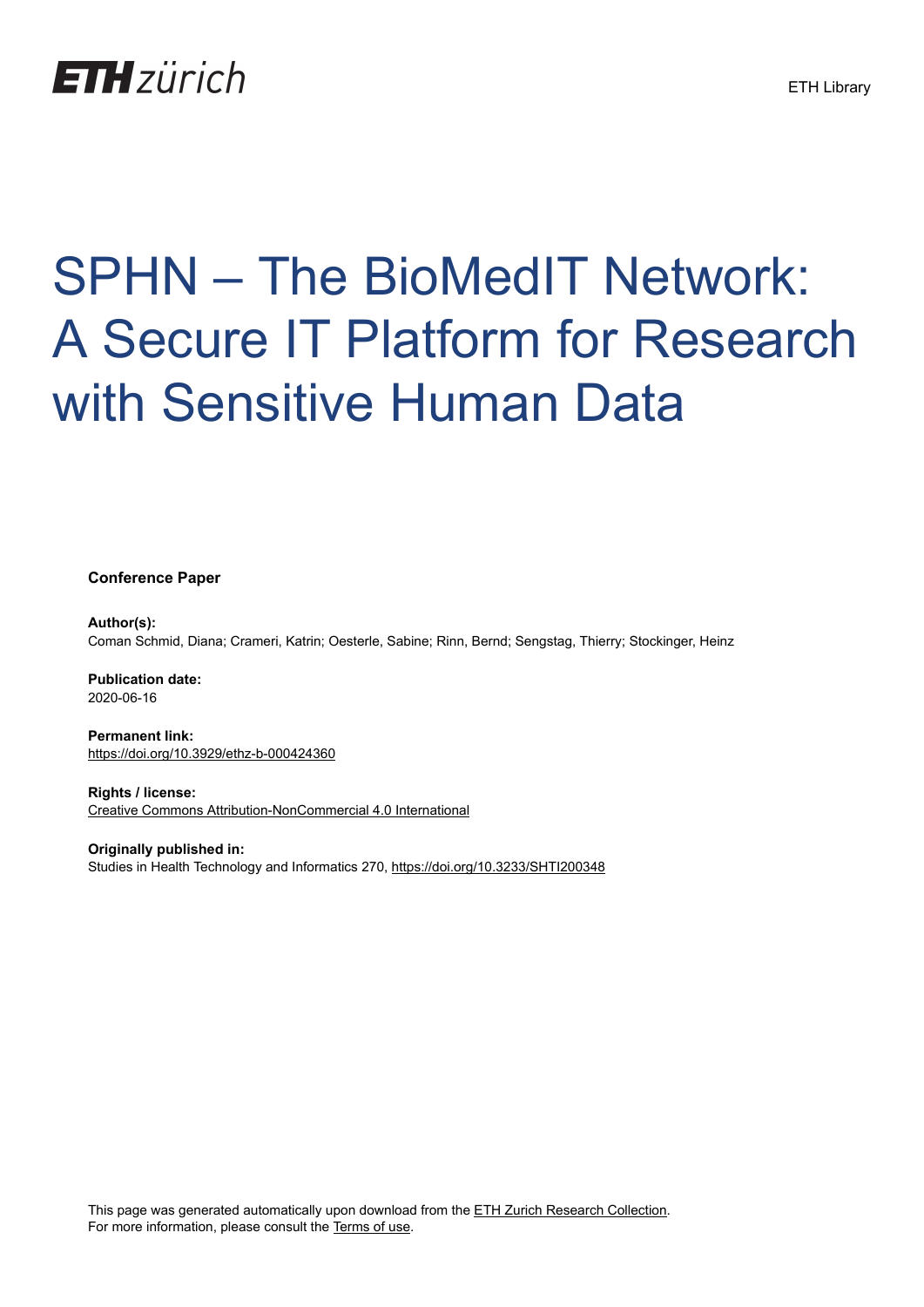*Digital Personalized Health and Medicine L.B. Pape-Haugaard et al. (Eds.) © 2020 European Federation for Medical Informatics (EFMI) and IOS Press. This article is published online with Open Access by IOS Press and distributed under the terms of the Creative Commons Attribution Non-Commercial License 4.0 (CC BY-NC 4.0). doi:10.3233/SHTI200348*

# SPHN – The BioMedIT Network: A Secure IT Platform for Research with Sensitive Human Data

Diana COMAN SCHMID<sup>c,a</sup>, Katrin CRAMERI<sup>a, 1</sup>, Sabine OESTERLE<sup>a</sup>, Bernd RINN<sup>c,a</sup>, Thierry SENGSTAG<sup>b,a</sup> and Heinz STOCKINGER<sup>a</sup> on behalf of the BioMedIT network team: Leila T. ALEXANDER<sup>a</sup>, Jonathan BARDA<sup>a</sup>, Christian BOLLIGER<sup>c,a</sup>, Urban BORSTNIK<sup>c</sup>, Gerhard BRÄUNLICH<sup>c,a</sup>, Olivier BYRDE<sup>c</sup>, Jérôme DAUVILLIER<sup>a</sup>, Robin ENGLER<sup>a</sup>, Pablo ESCOBAR LOPEZ<sup>b,a</sup>, Volker FLEGEL<sup>a</sup>, Martin FOX<sup>a</sup>, Sofia GEORGAKOPOULOU<sup>b,a</sup>, Jani HEIKKINEN<sup>b,a</sup>, Martin JACQUOT<sup>b,a</sup>, Nicolas KOWENSKI<sup>c</sup>, Guillermo LOSILLA<sup>b,a</sup>, Sergio MAFFIOLETTI<sup>c,a</sup>, Jorge MOLINA<sup>a</sup>, Diego MORENO<sup>c</sup>, Allen NEESER<sup>c</sup>, Michal OKONIEWSKI<sup>c,a</sup>, Warren PAULUS<sup>a</sup>, Kevin SAYERS<sup>a</sup>, Torsten SCHWEDE<sup>b,a</sup>, Jaroslaw SURKONT<sup>b,a</sup>, Richard WARTENBURGER<sup>c</sup>, and Thomas WÜST<sup>c,a</sup> (in alphabetical order)

<sup>a</sup>*SIB Swiss Institute of Bioinformatics, Switzerland, b University of Basel, Switzerland, c ETH Zurich, Switzerland* 

**Abstract.** The BioMedIT project is funded by the Swiss government as an integral part of the Swiss Personalized Health Network (SPHN), aiming to provide researchers with access to a secure, powerful and versatile IT infrastructure for doing data-driven research on sensitive biomedical data while ensuring data privacy protection. The BioMedIT network gives researchers the ability to securely transfer, store, manage and process sensitive research data. The underlying BioMedIT nodes provide compute and storage capacity that can be used locally or through a federated environment. The network operates under a common Information Security Policy using state-of-the-art security techniques. It utilizes cloud computing, virtualization, compute accelerators (GPUs), big data storage as well as federation technologies to lower computational boundaries for researchers and to guarantee that sensitive data can be processed in a secure and lawful way. Building on existing expertise and research infrastructure at the partnering Swiss institutions, the BioMedIT network establishes a competitive Swiss private-cloud – a secure national infrastructure resource that can be used by researchers of Swiss universities, hospitals and other research institutions.

**Keywords.** Personalized health, SPHN, research infrastructure, scientific IT services, federated computation, sensitive data, confidential data, data privacy, data security, health-related data, interoperability, private-cloud, service virtualization

-

 $1$  Corresponding Author: Katrin Crameri, Personalized Health Informatics Group, SIB Swiss Institute of Bioinformatics, Elisabethenstrasse 43, 4051 Basel, Switzerland; E-mail: katrin.crameri@sib.swiss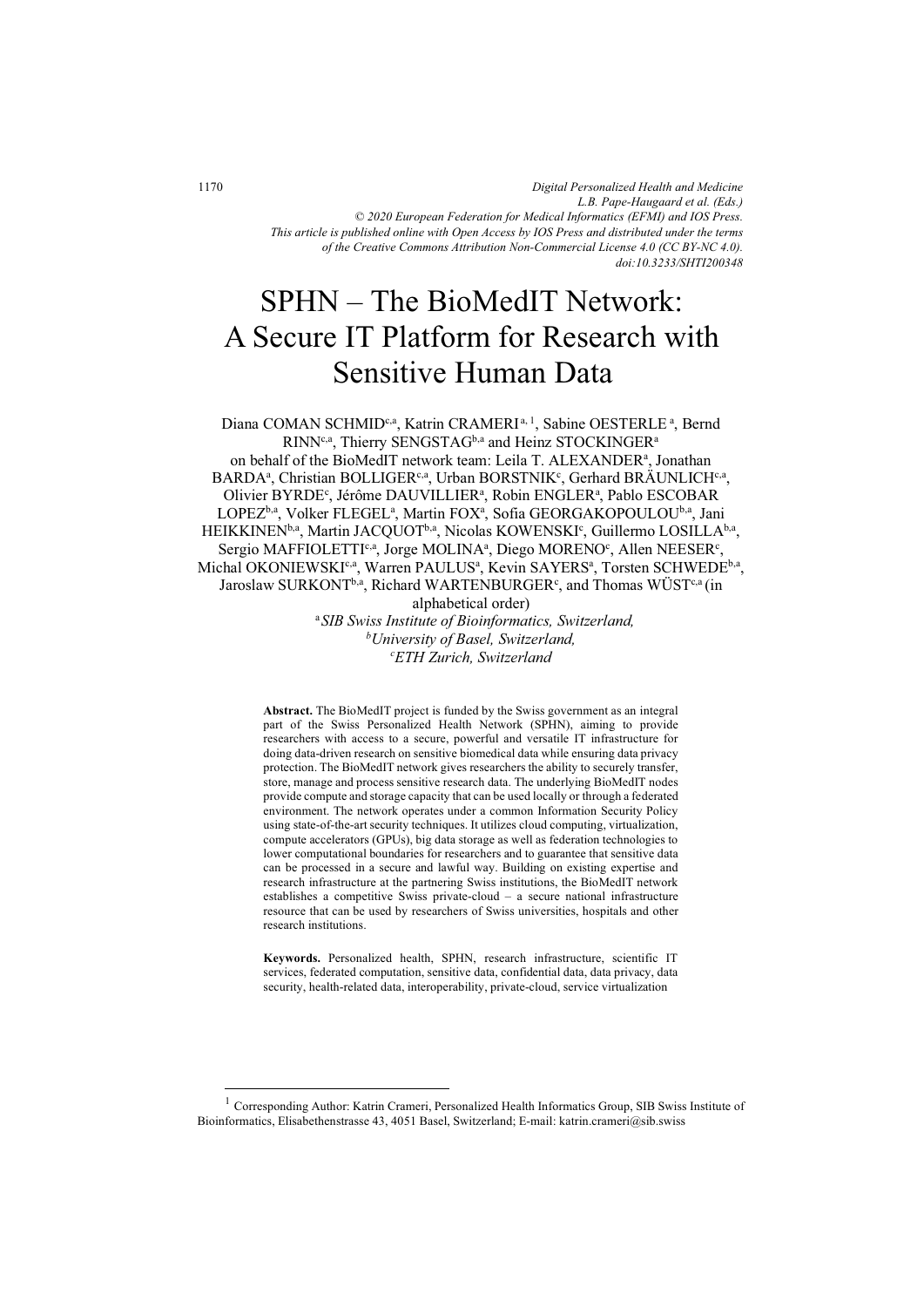#### **1. Introduction**

 $\overline{a}$ 

The advent of digital transformation in health care has produced an exponential increase in the amount of information available for each patient. The use of this information in data-driven biomedical research has the potential to drive important changes in medicine [1]. In order to be able to leverage the potential of health-related data through biomedical research, data science and related research fields, data needs to be interoperable and available to researchers in various disciplines. In addition, strong capabilities in clinical bioinformatics and computational service infrastructure are required in order to enable the integration and interpretation of large and rich data sets. Furthermore, big data analyses and machine learning require vast amounts of data and accordingly highperformance IT infrastructures for computing and storage.

Given the sensitive nature of health-related information, data-driven personalized health research requires special IT infrastructures and services, blending the concepts of (i) security and compliance to protect the confidentiality of the data and the privacy of the research study participants; (ii) scalability and performance to be able to adapt to changing needs of users; and (iii) flexibility and ease of use to foster cutting-edge biomedical research. Security measures for Information and Communications Technology (ICT) systems are necessary to protect confidential information from unauthorized use, modification, loss or release<sup>2</sup>. A few years ago, these requirements were not a major concern for academic computing facilities in Switzerland because those were predominantly tailored towards the handling of (insensitive) basic research data.

Another important requirement concerning the architecture of IT infrastructures for researchers working in multidisciplinary networks on big data sets in the biomedical field, is the possibility for controlled access to data sets across research teams from different institutions, also cross borders. In addition, in the context of nation-wide collaborative research projects, technical interoperability between different IT infrastructures should be granted in order to enable reproducibility of data analysis workflows executed at distributed locations [3].

To address the needs listed above, the BioMedIT project was funded by the Swiss federal government for the period of 2017-2020 within the framework of the Swiss Personalized Health Network Initiative (SPHN) [4] and in close collaboration with the strategic focus area Personalized Health and Related Technologies (PHRT) of the Swiss Federal Institutes of Technology (ETH) domain [5]. The aim of the project is to provide all researchers in Switzerland with access to a service infrastructure for collaborative analysis of confidential data without compromising data privacy. The intention is to create and maintain a national infrastructure resource that can jointly be used by all Swiss universities, research institutions, hospitals and other interested partners.

# **2. The BioMedIT Network: a National Secure Infrastructure Resource for Switzerland**

The BioMedIT network builds on three scientific IT competence centers – the BioMedIT nodes – in different geographical locations: one in Basel (sciCORE, operated by the University of Basel), one in Lausanne (Core-IT, operated by the SIB Swiss Institute of

<sup>&</sup>lt;sup>2</sup> Key elements of an effective ICT security system include (i) Monitoring and controlling access to confidential information; (ii) Safe transmission of data, and (iii) Secure storage and disposal of data [2].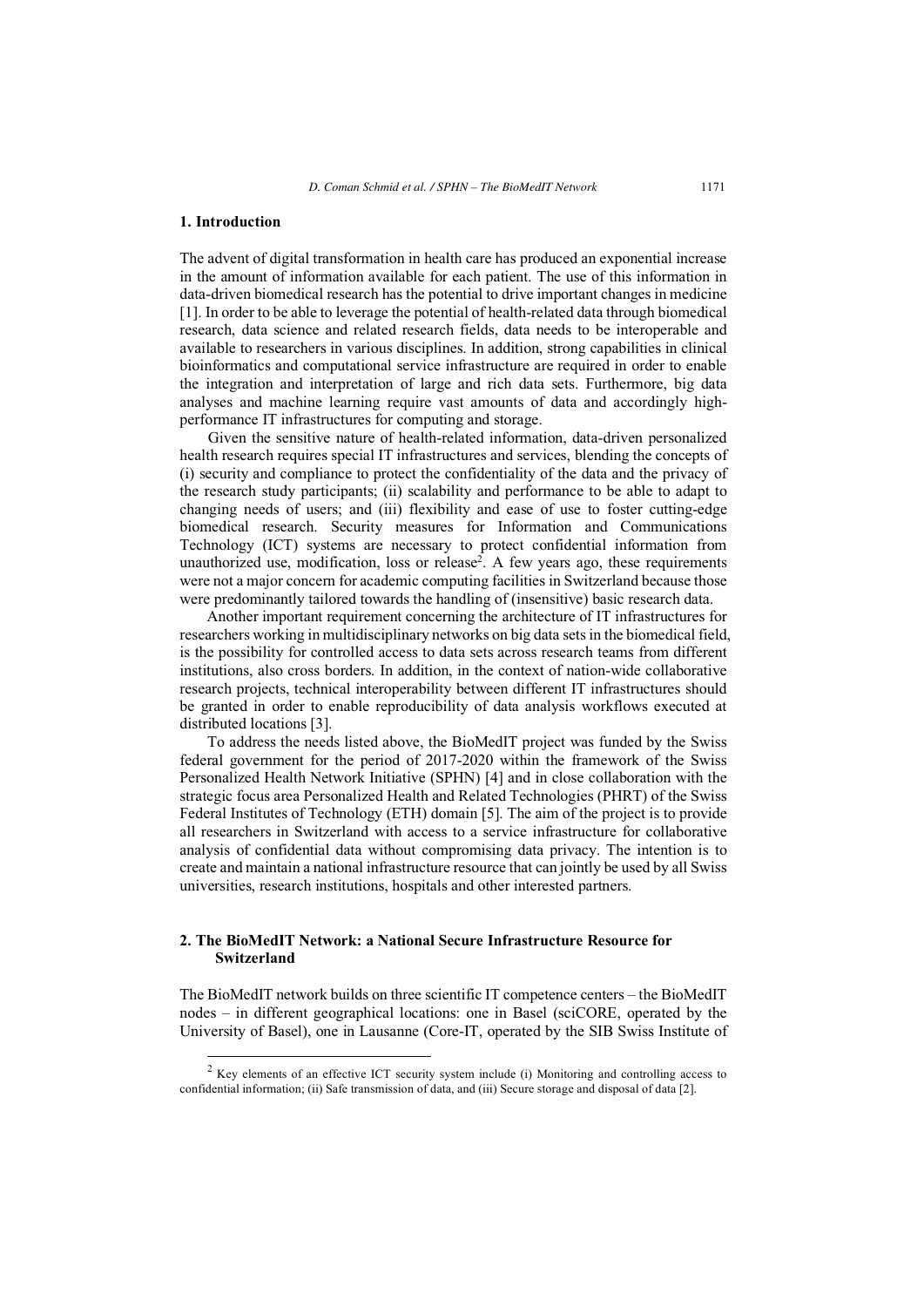Bioinformatics) and one in Zurich (SIS, operated by ETH Zurich). Over the past two years, all three nodes established secure compute and data platforms specialized on handling confidential research data that is are subject to legal and ethical constraints. The computational service infrastructure is available to Swiss universities, research institutes, hospitals, service providers and other interested partners (*organizational clients*, see Section 2.4) that are not part of the BioMedIT network, to securely store, manage and process confidential research data. In addition, and specifically within the framework of the two Swiss national initiatives SPHN and PHRT, the BioMedIT network can be used for mono- and multi-site, individual and collaborative research projects (*project clients*, see Section 2.3). In fact, several innovative biomedical research projects [6] are already using a first version of the BioMedIT infrastructure.

## *2.1. Security Aspects of the BioMedIT Network*

A common Information Security Policy [7] that applies to the entire BioMedIT network, defines the necessary organizational and technical measures to allow researchers to process sensitive data in a secure way<sup>3</sup>. This policy controls the way the confidentiality, integrity, and availability of information is handled, preventing misuse and malicious damage. In conventional high performance or high throughput systems available in scientific environments, the physical hardware and the respective software services are shared between all users. For data privacy and security reasons, BioMedIT takes a different approach: researchers involved in one particular project work completely isolated from any other project, meaning that all the data, software and resources belong exclusively to that project and there is no possibility to access it in any other way or from any other path. To this end, virtualization technologies are applied to establish privatecloud environments in which each scientific project is completely isolated from other projects with respect to data and compute resources. Access of authorized users to any project space requires two-factor authentication. Furthermore, users that are authorized to use the secure BioMedIT network can only access the infrastructure from within trusted IT environments (either from within Swiss university or university hospital networks or via VPN). Access to the Internet from the BioMedIT nodes is strictly controlled, limited to trusted and explicitly white-listed web resources.

The three BioMedIT nodes share a common security architecture to transfer, store, manage, analyze and share biomedical data while following the latest technical and legal standards required by Swiss legislation<sup>4</sup> as well as internal regulations of the associated institutions. For project-related data transfer, an end-to-end encryption process from the data source through the BioMedIT network to the project space is set up, based on publickey cryptography. Special consideration is given to key management which is provided as a central service to users of the network.

Furthermore, the network follows the SPHN Ethical Framework for Responsible Data Processing in Personalized Health Research [11]. Importantly, before using the secure BioMedIT network, users are requested to follow a data security awareness training. BioMedIT offers the "Data Privacy and IT Security Training" as on-line

-

<sup>&</sup>lt;sup>3</sup> In general, sensitive data (as it is defined according to Swiss and international data protection legislation) is classified as "confidential" according to the SPHN Information Security Policy.

<sup>4</sup> In particular, the Federal Act on Data Protection [8], the Human Research Act [9], the EU General Data Protection Regulation [10]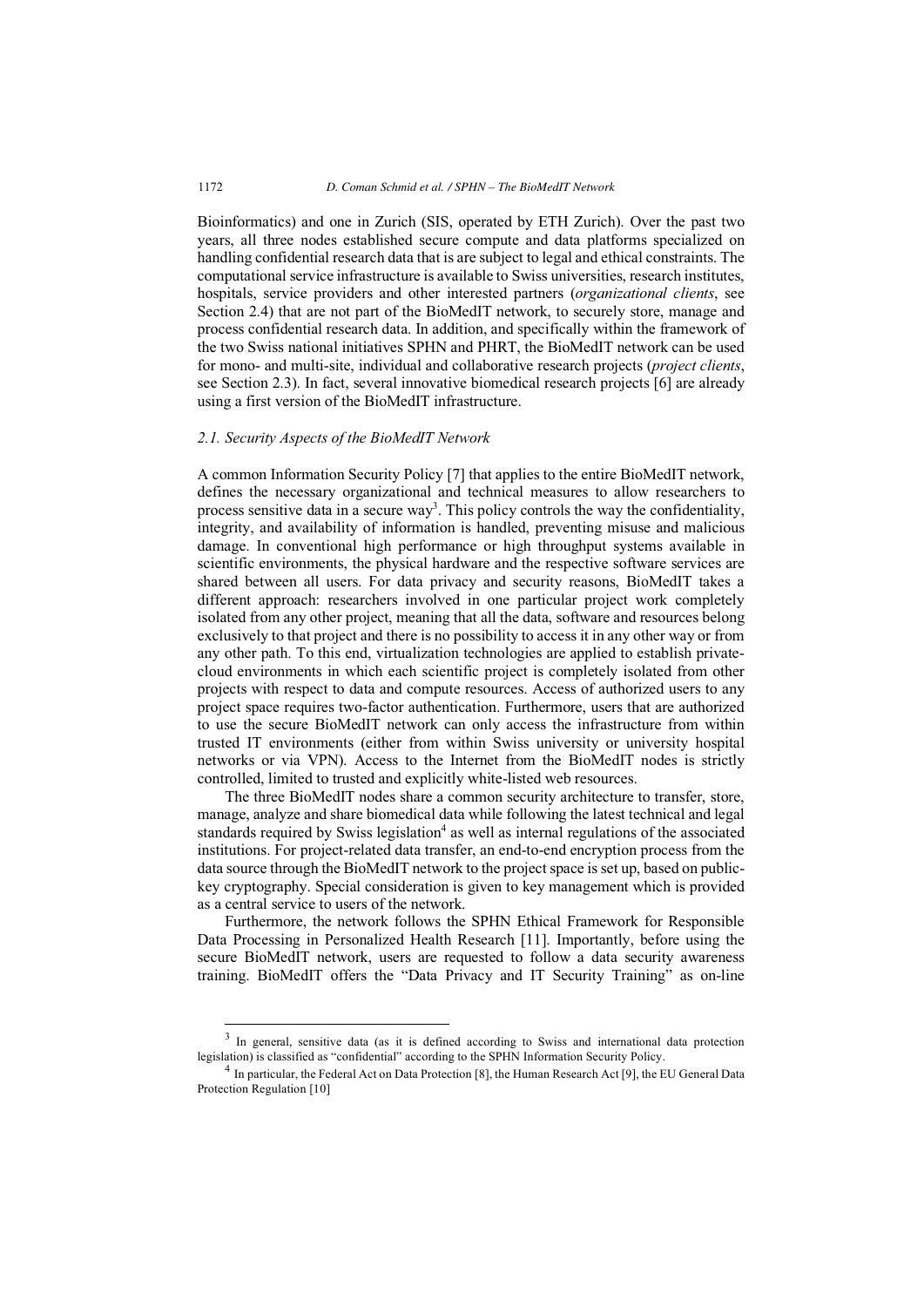training [12] or class-room course hosted regularly in different cities in Switzerland. Finally, users must pass a mandatory on-line exam.

# *2.2. Technical Features of BioMedIT's ICT environment*

The BioMedIT nodes provide a broad range of secure services to store, manage, process and share biomedical data. For example, multi-CPU (central processing unit) and multi-GPU (graphics processing unit) compute nodes are connected by fast internal networks to large and fast parallel file systems and state-of-the-art data management services. To date, the BioMedIT infrastructure features data storage capacity approaching in total 5 PB, support for data encryption, secure backup, private-cloud and high performance computing (HPC) leveraging more than 3000 CPU cores and 324 GPUs. State-of-the-art software for data science and specialized tools for data management are provisioned alongside with long-standing expertise in scientific IT support for research data management, bioinformatics, HPC and computational analysis.

## *2.3. Lowering Computational Barriers for Researchers (Project Clients)*

The BioMedIT network provides a flexible ICT environment, and individual project spaces can be configured based on the researcher's computational and storage needs. This includes storage and compute capacity, up-to-date data analysis and modeling software packages, as well as backup and archiving solutions. The nodes can provide secure work environments for basic exploratory data analysis but can also scale up to cover high performance and high throughput needs such as large-scale machine learning.

The BioMedIT portal, a central service of the network operated by the SPHN Data Coordination Center of SIB's Personalized Health Informatics Group, provides a single access point to the BioMedIT nodes and associated resources, simplifying access control for the researchers. Depending on the use-case, the BioMedIT network can be accessed by command-line or by web-based remote-desktop technology.

Standardized ways for secure data transfer from partner institutions, such as the five Swiss University Hospitals, the PHRT data centers and other data providers are currently being established and will be available to all projects relying on data from any of these providers.

The BioMedIT network aims to enable interoperable workflow execution, providing a way for researchers to work seamlessly across the nodes. Containerization of data workflows using Open Container Initiative (OCI) standards [13] are playing an important role for this and will at the same time improve reproducibility of results obtained by these workflows. The ultimate goal of BioMedIT is to provide a data-aware federated analysis platform where researchers can work with distributed data. This approach is especially valuable for confidential data or large data sets, which cannot easily be shared.

# *2.4. Outsourcing Sensitive Research Data Operation to BioMedIT (Institutional Clients)*

While the focus of the BioMedIT network is to support national research projects in the SPHN and PHRT programs, the BioMedIT nodes are creating a unique data and computing environment that will be useful and potentially required for research activities outside of these programs. Clinical institutions scaling up their data processing in preparation of clinical research projects or clinical decision support strategies,